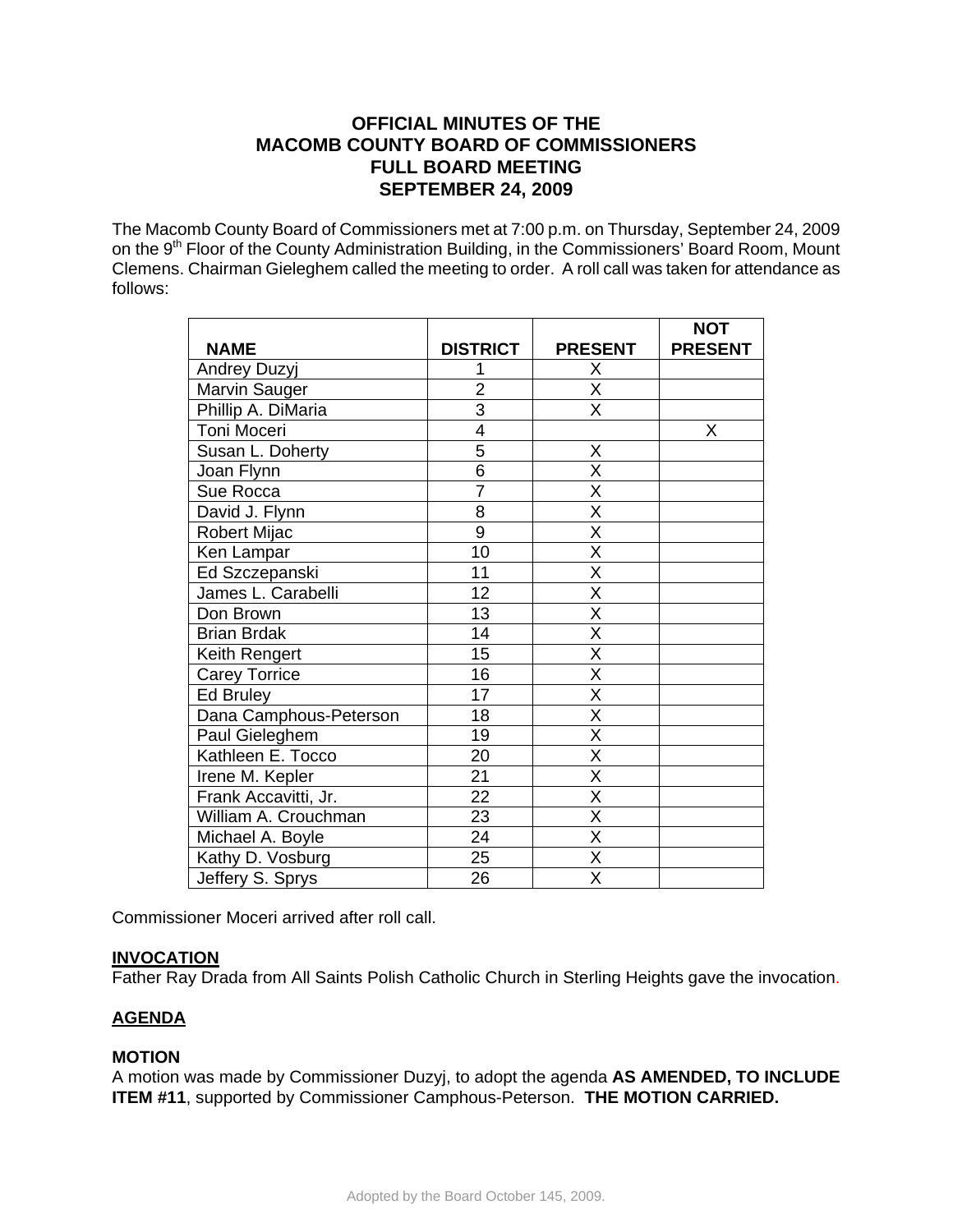## **MINUTES**

#### **MOTION**

A motion was made by Commissioner Brown, to approve the minutes dated August 27, 2009, September 11, 2009 (Special) and September 22, 2009 (Special), supported by Commissioner Rocca. **THE MOTION CARRIED**.

### **PRESENTATION OF RESOLUTION TO SHIRLEY CUSHING (ROCCA)**

### **PUBLIC PARTICIPATION**

David Sokol, 4063 Dixiana Court, Oakland Township on behalf of Humana Insurance Company

### *COMMITTEE REPORTS*

### **TECHNOLOGY & COMMUNICATIONS COMMITTEE – September 14, 2009**

The clerk read the recommendations from the Technology & Communications Committee and a motion was made by Chair Accavitti, supported by Vice-Chair Boyle, to adopt the committee recommendations:

- 1. Approve the purchase to upgrade the county's firewall hardware and software at a cost not to exceed \$153,200; funding is available in the IT capital fund.
- 2. Award bid 04-09 for the county redundant internet service provider to Waveform Technologies, LLC at an initial cost not to exceed \$2,596 and an annual cost of \$31,080; funding is available within the IT budget.
- 3. Approve issuance of a request for quotation to determine costs for alternative data center locations.

### **THE MOTION CARRIED.**

### **PUBLIC SAFETY AND CORRECTIONS COMMITTEE – September 15, 2009**

The clerk read the recommendations from the Public Safety and Corrections Committee and a motion was made by Chair DiMaria, supported by Vice-Chair Boyle, to adopt the committee recommendations:

Commissioner Boyle asked to separate item #2. There were **NO** objections.

1. Concur with the Sheriff's Office request to add two additional deputies to the Sheriff's Office budget to be paid for by Lenox Township, Michigan, at no cost to the county of Macomb.

## **THE MOTION CARRIED.**

### **SEPARATED MOTION**

2. Accept the provisional contract in the amount of \$234,000 from Sound Counseling, as originally submitted, for supervision and delivery of therapeutic services at the Juvenile Justice Center. (Record NO votes for Boyle and Doherty)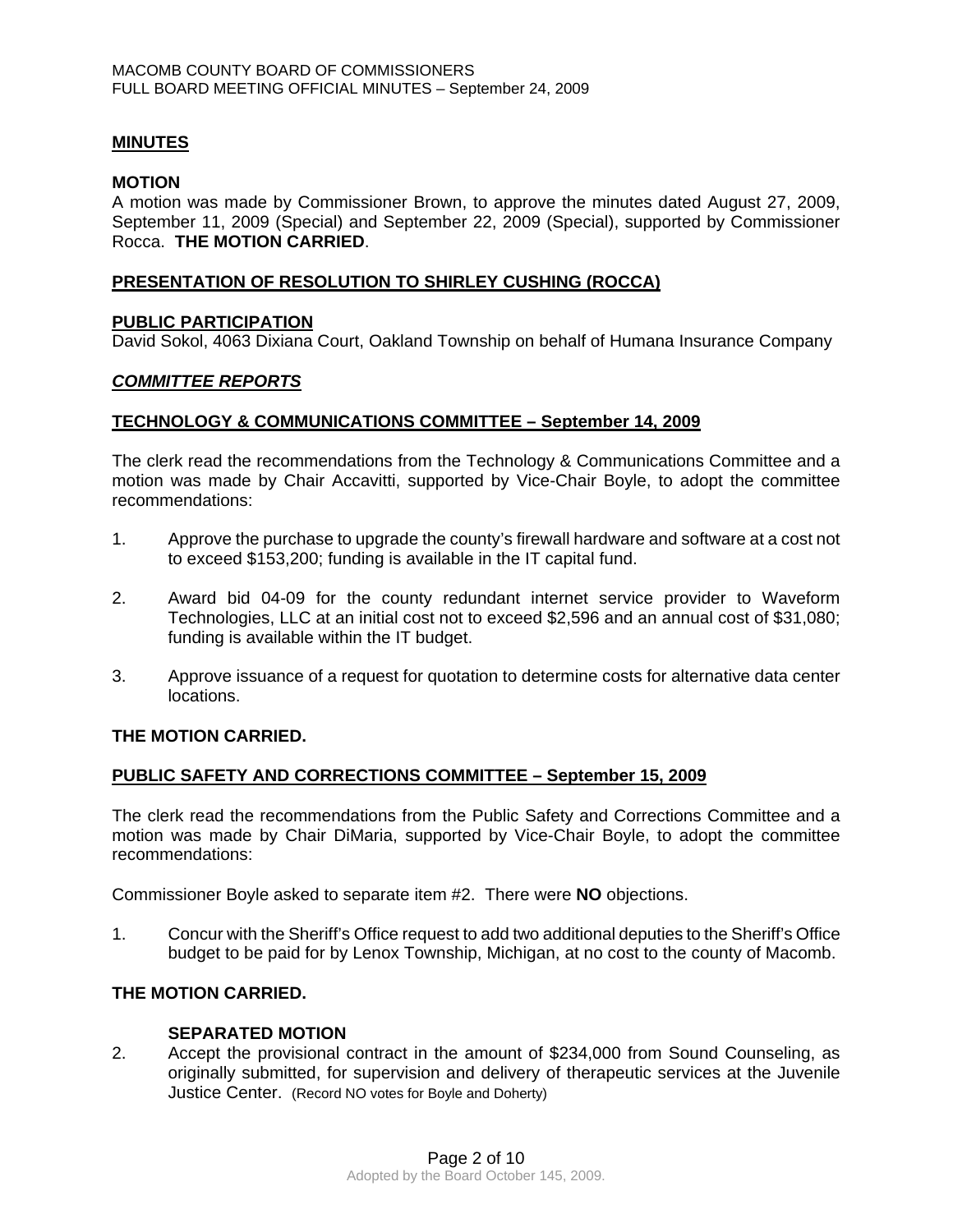## **THE SEPARATED MOTION CARRIED.**

#### **PLANNING & ECONOMIC DEVELOPMENT COMMITTEE– September 16, 2009**

The clerk read the recommendations from the Planning & Economic Development Committee and a motion was made by Co-Chairs Carabelli & Bruley, supported by Vice-Chair D. Flynn, to adopt the committee recommendations:

Commissioner Rengert asked to separate item #2. There were **NO** objections.

1. Authorize the board chair to sign non-profit sub-recipient agreements that would allow implementation of the Homeless Prevention and Rapid Re-Housing Program (HPRP).

#### **THE MOTION CARRIED.**

#### **SEPARATED MOTION**

2. Support the Regional Transit Plan provided that priority is given to Rapid Bus Link that follows the "Golden Triangle" with simultaneous construction starts in all three communities. (Record NO vote for Rengert)

### **THE SEPARATED MOTION CARRIED.**

#### **EDUCATION AND TRAINING COMMITTEE – September 16, 2009**

The clerk read the recommendations from the Education and Training Committee and a motion was made by Chair D. Flynn, supported by Vice-Chair Moceri, to adopt the committee recommendations:

- 1. Authorize MSU Extension to accept the contract with Michigan State Housing Development Authority (MSHDA) to participate in the MSHDA Homeownership Counseling Network in the amount of \$10,000; the board of commissioners' support enables MSU Extension to enter into an agreement with MSHDA from October 1, 2009 through September 30, 2010.
- 2. Authorize MSU Extension to renew the contract with the City of Warren for \$11,500 to provide home repair, financial management and financial counseling classes to designated families from October 1, 2009 through September 30, 2010.
- 3. Authorize the renewal of the exchange of services between MSU Extension and the WIC Program whereby nutrition education is provided to WIC clients on a monthly basis for the current 2009-2010 fiscal year for \$12,000.

### **THE MOTION CARRIED.**

### **SENIOR SERVICES COMMITTEE– September 17, 2009**

The clerk read the recommendations from the Senior Services Committee and a motion was made by Chair Rocca, supported by Vice-Chair Moceri, to adopt the committee recommendations: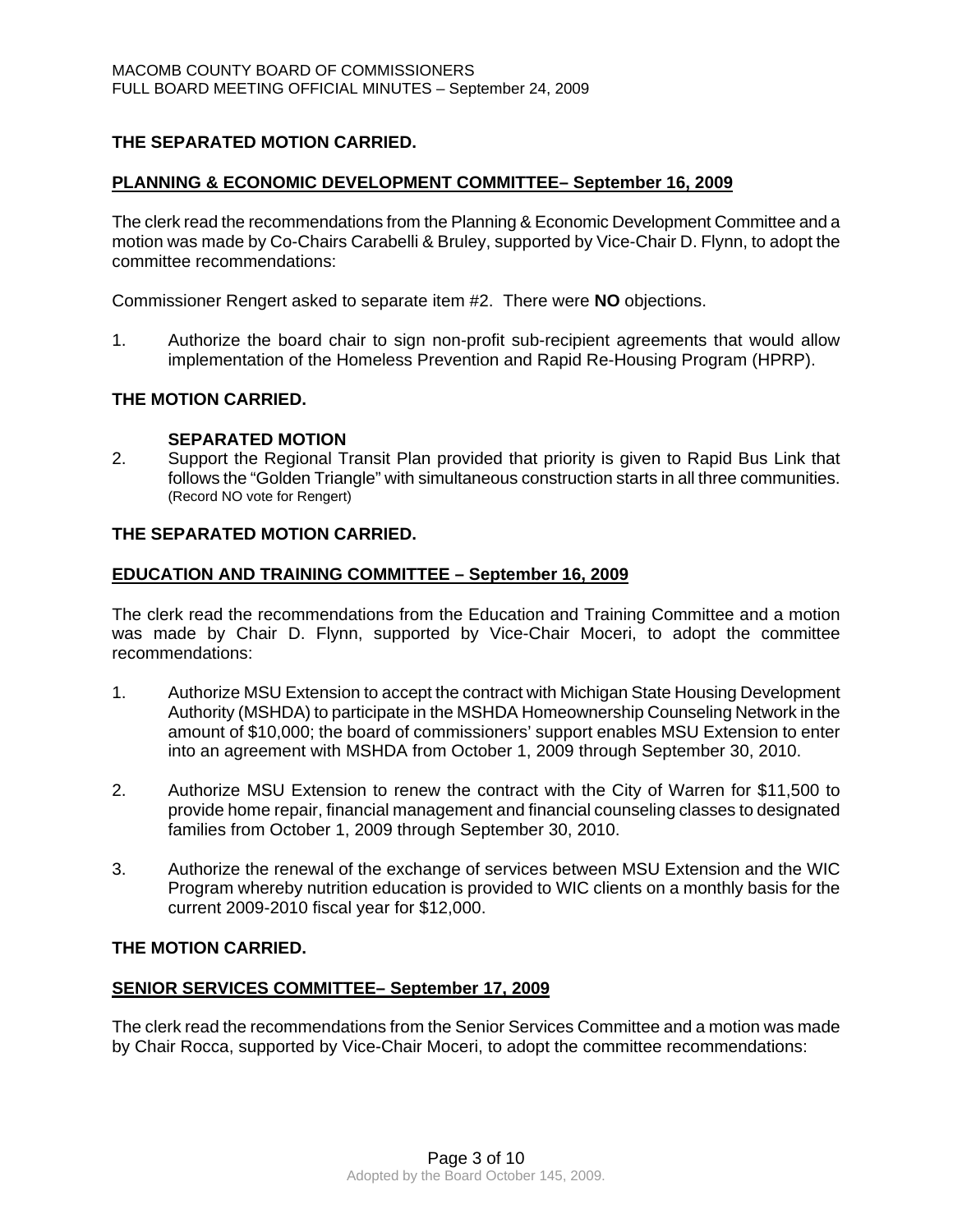- 1. Accept memorandum of understanding between Macomb County Community Services Agency and Macomb County Senior Citizen Services Adult Day Service North Site for the period of October 1, 2009 through September 30, 2012.
- 2. Accept memorandum of understanding between Macomb County Community Services Agency and Macomb County Senior Citizen Services Adult Day Service South Site for the period of October 1, 2009 through September 30, 2012.
- 3. Approve \$2 per day per client rate increase for Adult Day Service clients beginning January 1, 2010.
- 4. Accept affiliation agreement between Baker College and Macomb County Senior Citizen Services.

## **THE MOTION CARRIED.**

### **PUBLIC SERVICES COMMITTEE – September 17, 2009**

The clerk read the recommendations from the Public Services Committee and a motion was made by Chair Torrice, supported by Vice-Chair Tocco, to adopt the committee recommendations:

- 1. Authorize the Community Services Agency to receive Community Development Block Grant Funds from Clinton Township in the amount of \$1,000 to support the continuum of Care Coordinator.
- 2. Authorize the Community Services Agency to receive Community Development Block Grant Funds from the City of Warren in the amount of \$51,000 for the Senior Chore Program.
- 3. Authorize the Community Services Agency to receive Community Development Block Grant Funds from Clinton Township in the amount of \$14,000 for the Senior Chore Program.
- 4. Authorize the Community Services Agency to receive American Recovery and Readjustment and Assistance (ARRA) Funds to operate the Senior Citizens Nutrition Program for fiscal year 2009-10.
- 5. Authorize the Community Services Agency to receive \$18,863 to provide home energy crisis assistance for low-income families.

### **THE MOTION CARRIED.**

### **PERSONNEL COMMITTEE – September 21, 2009**

The clerk read the recommendations from the Personnel Committee and a motion was made by Chair Mijac, supported by Vice-Chair Tocco, to adopt the committee recommendations:

1. Approve reconfirmation of the following vacancies:

One Administrative Assistant III Community Mental Health

One Case Manager Macomb/St.Clair Employment & Training Agency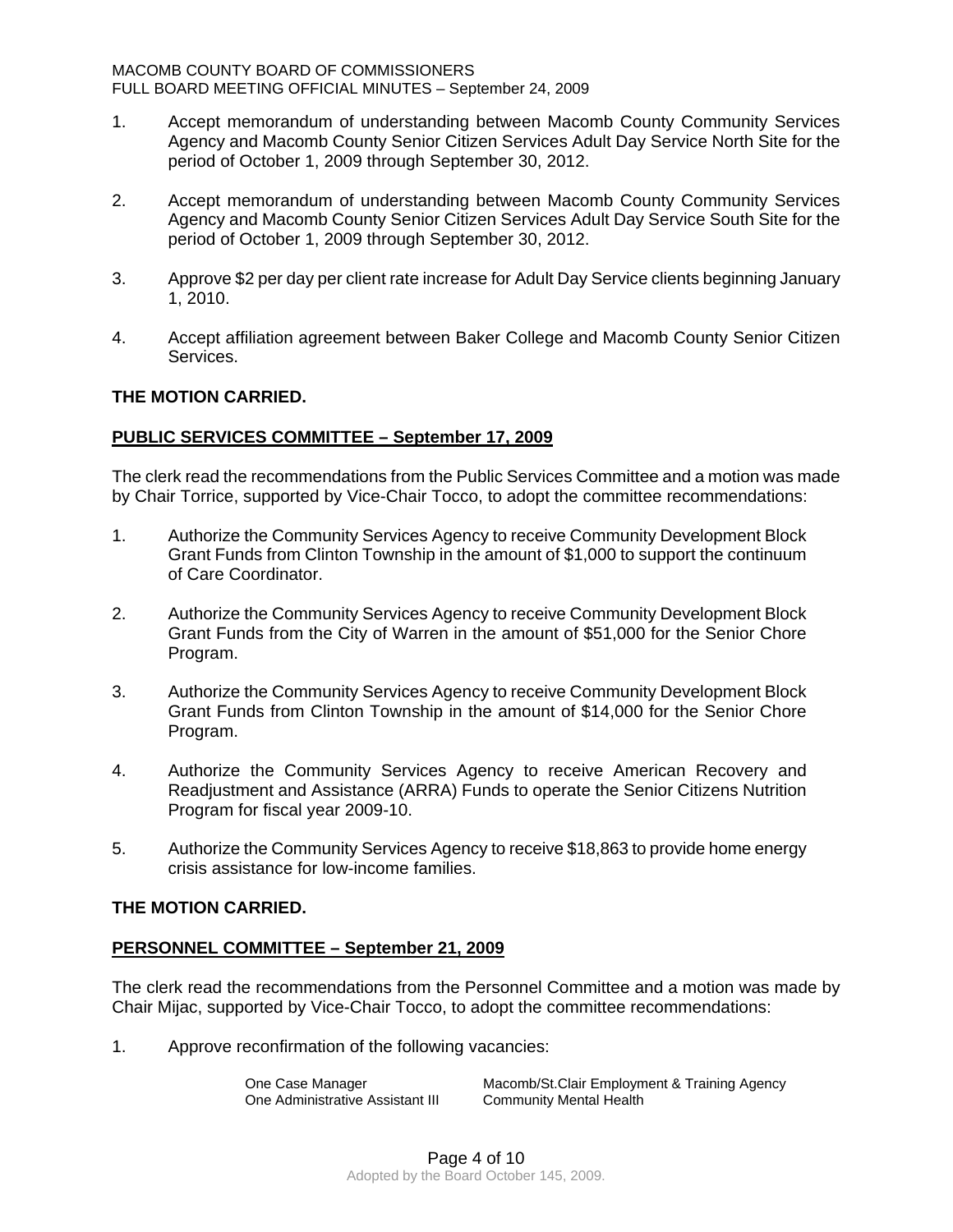2. Approve the reclassification of One Crew Leader Position to One Inventory & Delivery Clerk and the elimination of One Warehouse Operator and One Assistant Warehouse Operator positions in the Community Services Agency.

### **THE MOTION CARRIED.**

## **TASK FORCE TO REVIEW HEALTH CARE RFP RESPONSES – September 21, 2009**

A motion was made by Burns, to approve SVS Vision as the vision provider for the Fully-Insured Vision Program, supported by Graessle. **THE MOTION CARRIED**.

### **BUDGET COMMITTEE – September 22, 2009**

The clerk read the recommendations from the Budget Committee and a motion was made by Chair Brdak, supported by Vice-Chair Sprys, to adopt the committee recommendations:

1. Approve the fiscal year 2010 Friend of the Court Cooperative Reimbursement Program Contract in the amount of \$10,202,876, which is \$6,733,898 or 66 percent state funded and \$3,468,978 or 34 percent county funded. The county funding will be contained within the 2020 budget. This contract covers the period of October 1, 2009 through September 30, 2012. The current agreement will cover three fiscal years; however, it will be amended for fiscal years 2011 and 2012 to incorporate a new annual budget.

John Foster asked to change 2020 budget to 2010 budget. There were **NO** objections.

2. Approve the request to extend the temporary reclassification of Susan Bates from Account Clerk IV to Business Counselor in the Planning and Economic Development Department; funding is available from a Michigan SBTDC grant.

Commissioner Bruley asked to strike the name. There were **NO** objections.

Approve the request to extend the temporary reclassification of the Account Clerk IV to Business Counselor in the Planning and Economic Development Department; funding is available from a Michigan SBTDC grant.

- 3. Approve the continuation of the agreement in the amount of \$25,000 with the Macomb County Child Advocacy Center (Care House); funding to be included in the 2010 budget. (Accavitti and Camphous-Peterson abstained)
- 4. Adopt the 2010 budget reductions for Martha T. Berry as outlined.
- 5. Approve the elimination of the following positions from the Clerk/Register of Deeds offices budget, effective November 1, 2009: One Judicial Court Clerk, One Senior Secretary, Two Microfilm Operators, One Steno Clerk, One Typist Clerk I/II and 2 Co-Ops; all remaining vacant budgeted positions are immediately reconfirmed; the Clerk/Register of Deeds is authorized to immediately fill any current and upcoming vacancies in the remaining budgeted positions; apply any additional savings from the 2009 Clerk/Register of Deeds budget as a result of the November 1, 2009 effective date to the Clerk/Register of Deeds budget cuts required in the 2011 budget year; this resolution cuts \$355,776 from the Clerk/Register of Deeds budget; this resolution combined with concurrent resolutions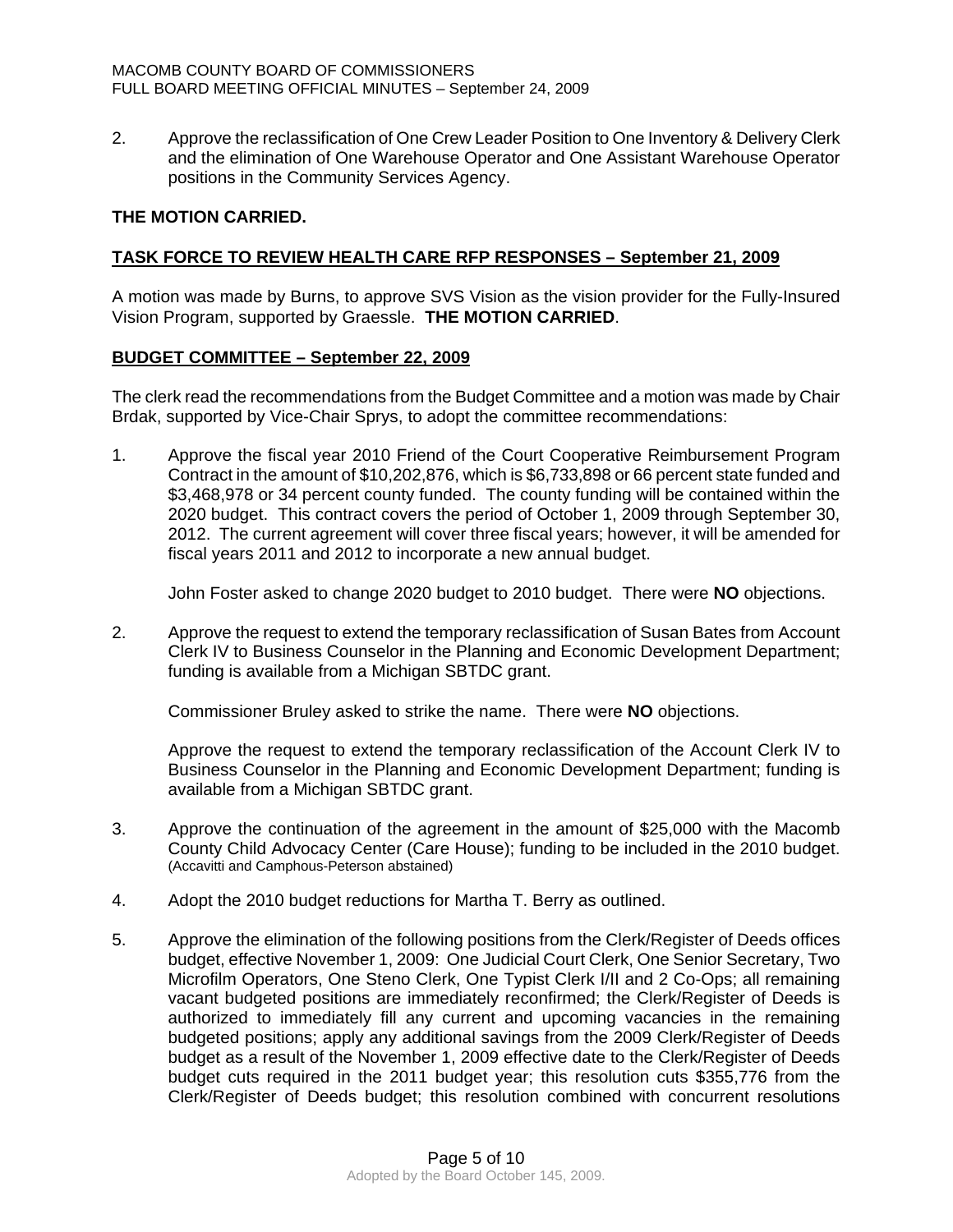improves the Clerk/Register of Deeds budgets by a net of \$539,634 annually, exceeding the Clerk/Register of Deeds target by \$3,461.

Commissioner Brdak asked to change the date from November 1, 2009 to November 3, 2009. There were **NO** objections.

- 6. Authorize the Clerk/Register of Deeds to increase vital record fees from \$10 first copy and \$3 for additional copies to \$15 first copy and \$5 for additional copies and receive and file notice from the Clerk/Register of Deeds that file room copy fees will increase from 40 cents per page to \$1 per page, effective November 1, 2009; effective January 1, 2010, apply \$1,500 of the fee increase for the annual maintenance for vital record service modernization as set forth in a concurrent resolution; effective January 1, 2010, apply \$20,000 of the fee increase revenue annually to the clerk's budget for the modernization of Clerk/Register of Deeds records and service, enabling the remaining staff to more efficiently serve the public by electronically accessing records or serving the public per a future resolution; apply \$20,000 of the 2009 revenue to digital back-scanning 125,000 birth, death and/or marriage records by ACS, Inc.; this resolution will generate a net \$183,588 annually, when combined with concurrent resolutions, it improves the clerk's budget by a net of \$535,903 annually, meeting the Clerk/Register of Deeds target.
- 7. Authorize the County Clerk to modernize the delivery of vital records, letting the clerk serve customers with fewer staff by implementing a fast pass online scheduling and vital record system to improve customer service in the Clerk's Office, by reducing demand during peak times and increasing demand during non-peak times and allow data entry to be done by customers, saving employee time; this system would be implemented for a one time start up cost of \$4,000 and a recurring monthly cost of \$125 for web hosting and support; the total cost of this resolution shall not exceed \$4,375 in 2009 and \$1,500 in 2010 and annually thereafter; funding is available with the vital record fee increases. When combined with concurrent resolutions this resolution improves the Clerk's budget by a net of \$535,903 annually, meeting the Clerk/Register of Deeds target.
- 8. Adopt the 2010 budget reductions for the Information Technology/Telecommunication Departments; this proposal will require the reconfirmation of one vacant General Fund Project Manager position, deletion of one Project Manager position in the Telecommunications fund and transferring the incumbent to the general fund position mentioned above; it also eliminates one filled Database Administrator, one filled Client Support Analyst and one filled Client Support Technician, all effective November 3, 2009; in addition, the reduction of operating costs as outlined; further, the reduction of one Project Manager position in the Telecommunications fund will result in a \$196,425 reduction to the general fund departments telephone cost.
- 9. Adopt the 2010 budget reductions for the Facilities and Operations/Security Departments; this proposal eliminates 10 full-time and one part-time position in the department, effective January 5, 2009, and the reduction of operating costs as outlined.

Commissioner Sprys asked to change the date from January 5, 2009 to January 5, 2010. There were **NO** objections.

10. Adopt the 2010 budget reductions for Emergency Management and Technical Services by deleting one vacant Radio Technician II in the Technical Services Department as outlined.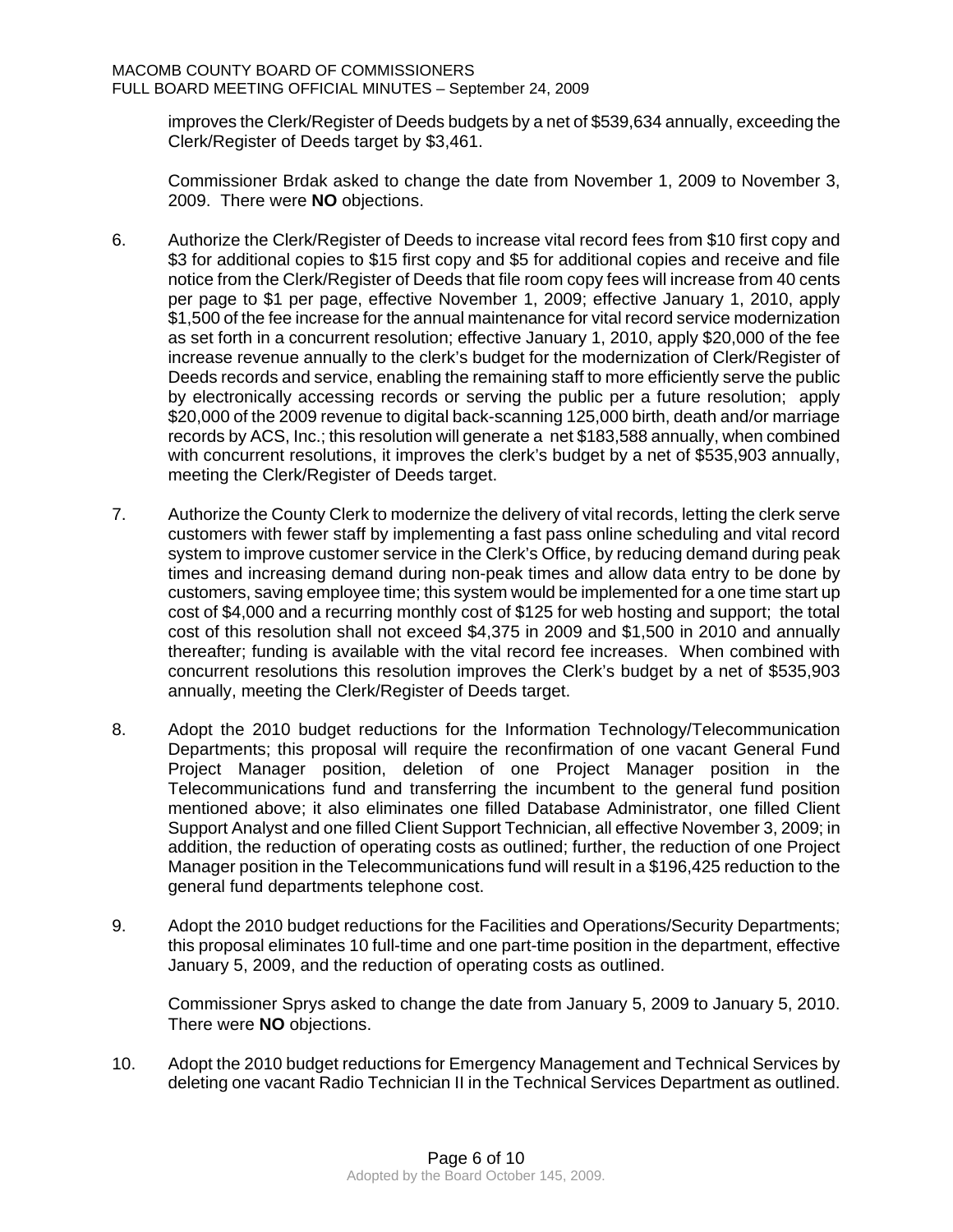#### MACOMB COUNTY BOARD OF COMMISSIONERS FULL BOARD MEETING OFFICIAL MINUTES – September 24, 2009

- 11. Adopt the 2010 budget reductions for Risk Management & Safety Department as outlined.
- 12. Adopt the 2010 budget reductions for the Equalization Department as outlined.
- 13. Adopt the 2010 budget reductions for the Purchasing Department; this proposal eliminates two filled full-time and one filled part-time positions and the reduction to a four day work week of one position in the department, effective January 5, 2010, and the reduction of operating costs as outlined.

Commissioner Duzyj asked to change the date from January 5, 2010 to November 3, 2009. There were **NO** objections.

14. Adopt the 2010 budget reductions for MSU Extension services; this proposal eliminates one vacant full-time position and reduces a part-time from .8 to .4 in the department and the reduction of operating costs as outlined.

### **THE MOTION CARRIED.**

## **FINANCE COMMITTEE – September 23, 2009**

The clerk read the recommendations from the Finance Committee and a motion was made by Chair Kepler, supported by Vice-Chair Bruley, to adopt the committee recommendations:

- 1. Approve the monthly bills and authorize payment; further, to approve the payroll in the amount of \$11,419,740.59 with necessary modifications to the appropriations. (Tocco abstaining from bills for Falk & Tocco, PC and Torrice abstaining from bills for Torrice & Zalewski, PLLC)
- 2. Approve the request from Alternative Services, Inc. for an exemption from the Living Wage Policy for the current contract period.
- 3. Concur with the fleet manager and approve the purchase of one 2010 Ford Crown Victoria police interceptor for the Sheriff's Department to the lowest responsible bidder, Signature Ford, Perry, Michigan, in the amount of \$20,361; funds are available from the 2009 Secondary Road Patrol (Traffic) Grant.
- 4. Approve an adjustment to the mileage reimbursement rate and meal allowance to equate the rates paid by the State of Michigan effective October  $1<sup>st</sup>$  of each year; therefore, effective October 1, 2009, the mileage reimbursement rate will decrease to fifty-five cents per mile and the daily meal allowance for employees will remain the same at \$31 per day in compliance with the State of Michigan rates; further, the Finance Director is directed to notify each elected official and department head of the above-noted rates.

### **THE MOTION CARRIED.**

### **RESOLUTIONS/TRIBUTES**

### **MOTION**

A motion was made by Commissioner Szczepanski, to adopt the following Resolutions in their entirety, supported by Commissioner Carabelli.

Commissioner Brown asked to separate item #10A. There were **NO** objections.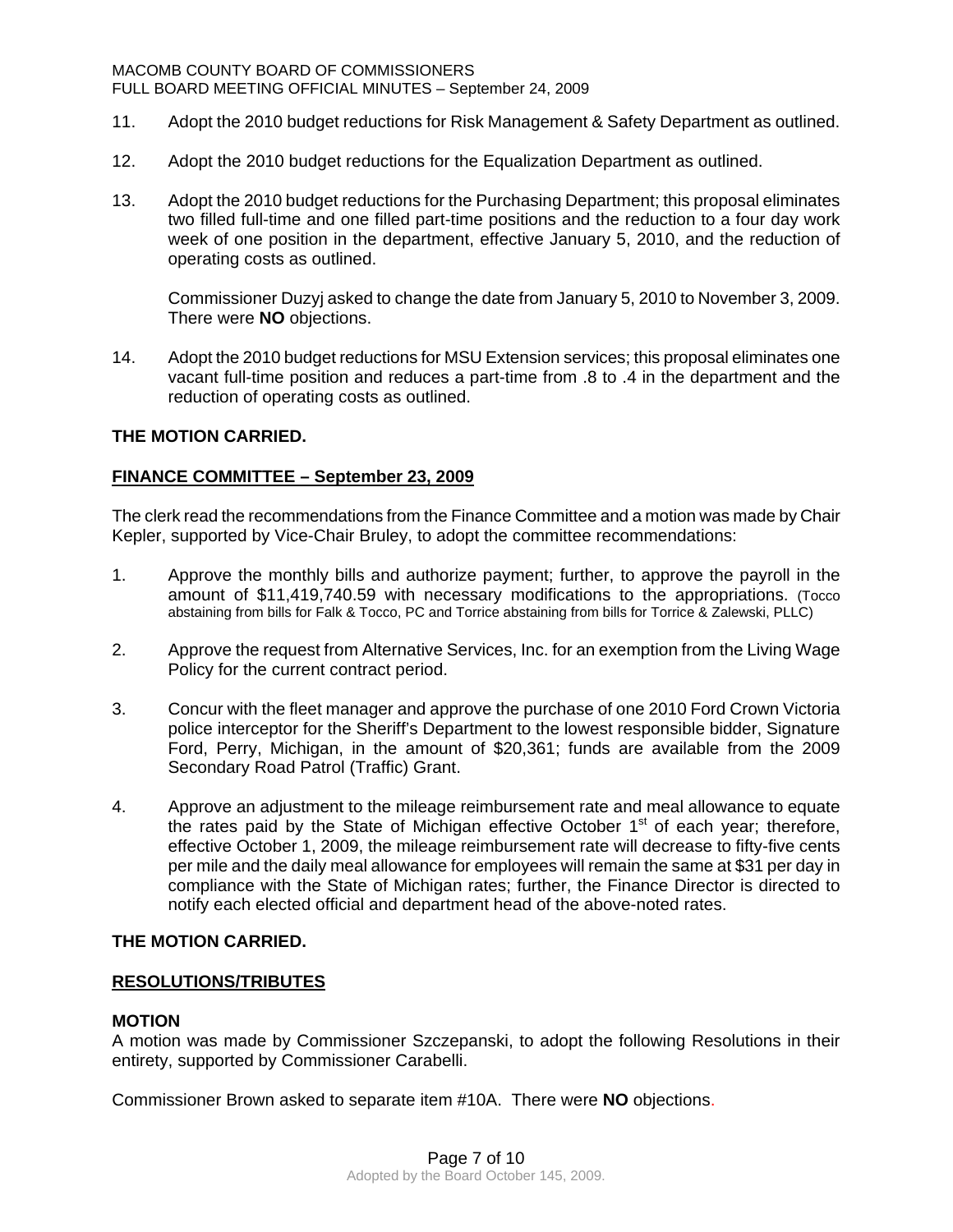#### MACOMB COUNTY BOARD OF COMMISSIONERS FULL BOARD MEETING OFFICIAL MINUTES – September 24, 2009

| Res. No. 09-90 | Commending Green Elementary School on the Dedication of Their New<br>Building (offered by Vosburg; recommended by Administrative Services Committee on 09-<br>$16-09$                                                   |
|----------------|-------------------------------------------------------------------------------------------------------------------------------------------------------------------------------------------------------------------------|
| Res. No. 09-85 | Commending the Ethel Kennedy Division of the Ladies Ancient Order of<br>Hibernians on Their 40 <sup>th</sup> Anniversary (offered by J. Flynn; recommended by Health &<br>Environmental Services Committee on 09-17-09) |
| Res. No. 09-91 | Supporting the Army Community Covenant (offered by Board Chair; recommended<br>by Public Services Committee on 09-17-09)                                                                                                |
| Res. No. 09-87 | Commending Robert G. Durie on the for Attaining Eagle Scout status (offered<br>by Vosburg; recommended by Finance Committee on 09-23-09)                                                                                |
| Res. No. 09-86 | Commending Pastor John L. Mack on his 25 <sup>th</sup> Pastoral Anniversary (offered by<br>Brdak; recommended by Finance Committee on 09-23-09)                                                                         |
| Res. No. 09-88 | Commending Audio Sentry Corporation on its 50 <sup>th</sup> Anniversary (offered by<br>Tocco & J. Flynn; recommended by Finance Committee on 09-23-09)                                                                  |
| Res. No. 09-93 | Commending Belle Maer Harbor on being certified as a Michigan Clean<br>Marina (offered by Camphous-Peterson; recommended by Finance Committee on 09-23-09)                                                              |
| Res. No. 09-92 | Commending MacRay Harbor on being certified as a Michigan Clean Marina<br>(offered by Camphous-Peterson; recommended by Finance Committee on 09-23-09)                                                                  |

## **THE MOTION CARRIED.**

## **SEPARATED RESOLUTION**

Res. No. 09-89 Supporting Legislation to Allow Counties to Delay Filling of a Vacancy Occurring in the Office of Circuit Court Judge Due to the Ineligibility of an Incumbent Judge to Seek Re-election (offered by Crouchman; recommended by Courts & Legal Affairs Committee on 09-15-09) (Record no votes for Brown, Carabelli, Rengert, Tocco and Vosburg)

## **THE SEPARATED RESOLUTION CARRIED.**

## **ITEM WAIVED BY SENIOR SERVICES COMMITTEE CHAIR**

### **MOTION**

A motion was made by Commissioner Doherty, to allow AARP to utilize Adult Day Services (South Site) to provide tax assistance to seniors, supported by Commissioner Vosburg. **THE MOTION CARRIED.** 

## **REQUEST TO PURCHASE PREVIOUS SERVICE TIME**

### **MOTION**

A motion was made by Commissioner Szczepanski, supported by Commissioner Vosburg, to approve request to purchase previous service time by Shirli Wimberley. **THE MOTION CARRIED.** 

### **APPOINTMENTS:**

### **Board Appointments:**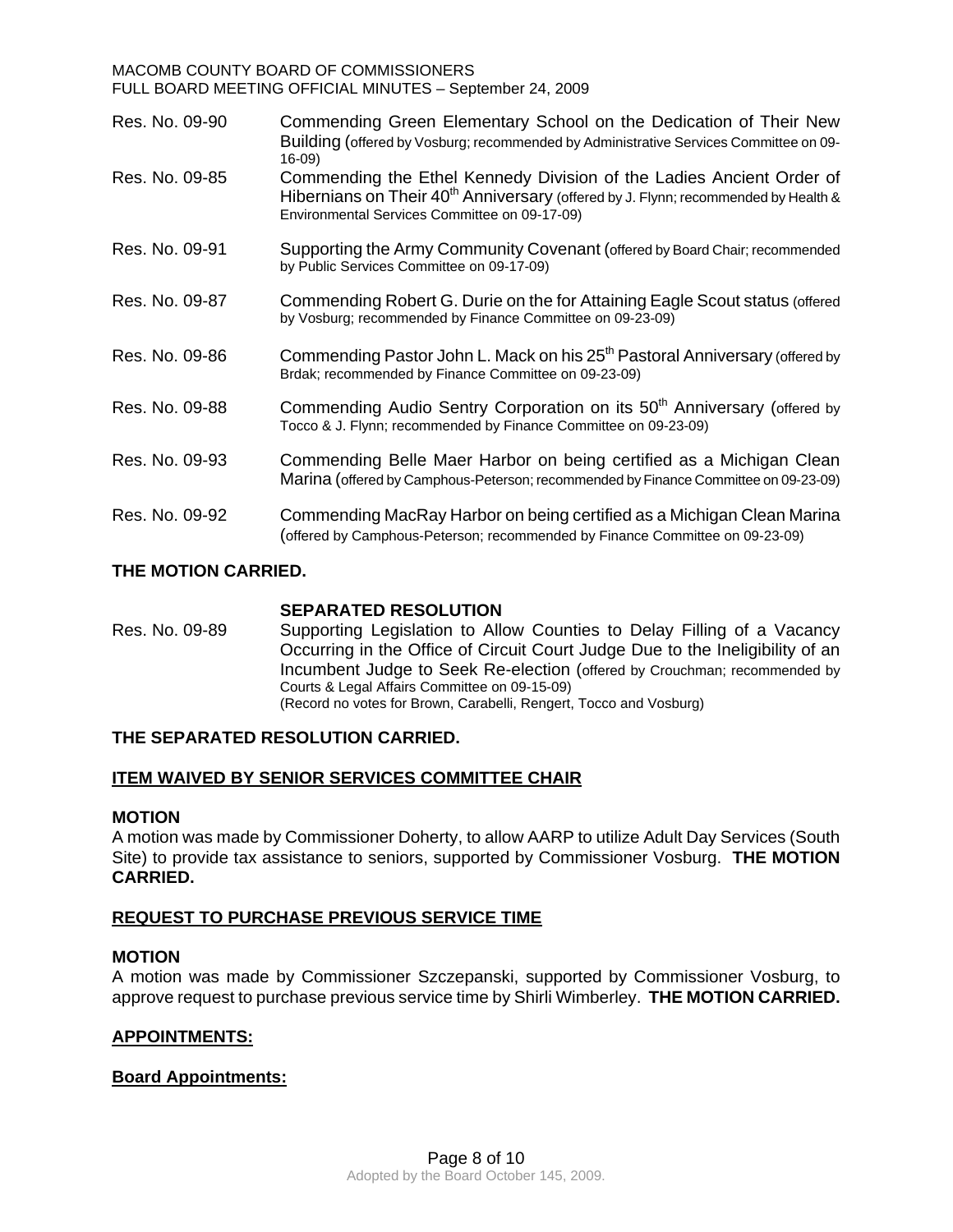#### a)*Board of Canvassers*:

*2 vacancies; 2 year terms* 

- ♦ 1 Democratic Party Margaret Armstrong Michelle DeBeaussaert Norrine Neville
- ♦ 1 Republican Party Joanne Paraventi Sallie Rengert Duane Vosburg

A roll call vote was taken:

There were No votes for Margaret Armstrong and Norrine Neville. All voted for Michelle DeBeaussaert. There were 26 votes.

Voting for Joanne Paraventi were: Accavitti, Boyle, Brdak, Brown, Bruley, Camphous-Peterson, Carabelli, Doherty, D. Flynn, J. Flynn, Kepler, Lampar, Mijac, Moceri, Rengert, Rocca, Sauger, Sprys, Szczepanski, Tocco, Torrice, Vosburg and Gieleghem. There were 23 votes.

Voting for Sallie Rengert was: DiMaria and Duzyj. There were 2 votes. Voting for Duane Vosburg was: Crouchman. There was 1 vote.

Michelle DeBeaussaert and Joanne Paraventi were appointed to the Board of Canvassers.

#### b)*Solid Waste Planning Committee*:

*3 vacancies (one from each group listed); 2 year terms* 

Environmental Interest Group – (Claudette Wizniuk) City Government Representative – (Salvatore Conigliaro & Gust C.A. Ghanam) Industrial Waste Generator Representative – (No apps received)

#### **MOTION**

A motion was made by Commissioner Bruley, to appoint Claudette Wizniuk to the Environmental Interest Group, supported by Commissioner Doherty. **THE MOTION CARRIED.**

A roll call vote was taken on the appointment for the City Government Representative: Voting for Salvatore Conigliaro was: Accavitti, Boyle, Brdak, Bruley, Camphous-Peterson, DiMaria, Doherty, D. Flynn, Kepler, Lampar, Mijac, Moceri, Rocca, Sprys, Szczepanski, Tocco, Torrice and Gieleghem. There were 18 votes.

Voting for Gust C.A. Ghanam was: Brown, Carabelli, Crouchman, Duzyj, J. Flynn, Rengert, Sauger and Vosburg. There were 8 votes.

Salvatore Conigliaro was appointed to the Solid Waste Planning Committee.

### c)*Substance Abuse Advisory Board*:

- *4 vacancies; 3 year terms upon appointment to 08/31/2012*
- ♦ Reappointment Janet Teltow

#### **MOTION**

A motion was made by Commissioner Doherty, to reappoint Janet Teltow to the Substance Abuse Advisory Board, supported by Commissioner Camphous-Peterson. **THE MOTION CARRIED.** 

#### **NEW BUSINESS**

Commissioner Lampar spoke regarding an invitation to the Detroit Zoo 3D/4D theatre. Commissioner Rocca spoke regarding the Detroit Zoo presentation.